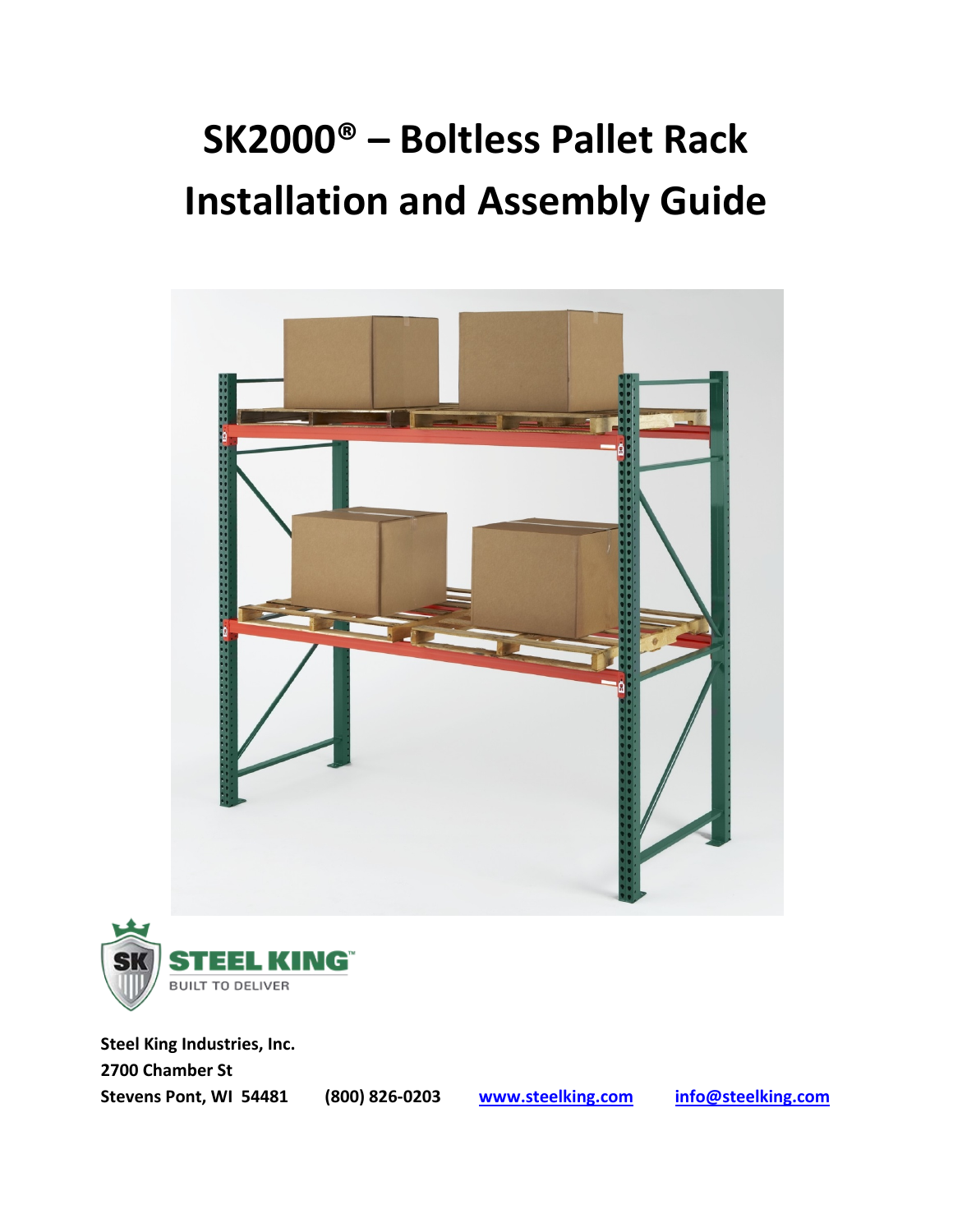### **ASSEMBLY INSTRUCTIONS:**

Steel King Industries recommends that this product be assembled only by qualified personnel, experienced in assembly of storage racks, and knowledgeable of all safety regulations and practices. These instructions are intended only for use by qualified individuals using all proper safety equipment.

## **WARNING**

These storage racks are extremely heavy, and if not properly secured during installation and assembly could fall, possible causing injury or

death as well as damage to property.

Contact Steel King Industries or your local Steel King Representative for the name and contact information of a qualified installer. Users of this information agree to indemnify and hold harmless Steel King Industries from any and all liability.

**Installation Note:** Do not install racks outdoors, unless specifically designed by Steel King for this purpose. Outdoor usage requires consideration of wind loads, snow loads, etc., which are not normally considered in rack design.

#### **Pallet Rack User's Manual**

Steel King Industries recommends that all users of Steel King manufactured storage racks obtain, read and understand Steel King's **Pallet Rack User's Manual**. Copies of Steel King's Pallet Rack User's Manual are free of charge and can be obtained by contacting Steel King Industries at:

Steel King Industries Inc 2700 Chamber St Stevens Point, WI 54481 (800) 826‐0203 info@steelking.com

Electronic versions are available at: www.steelking.com/safetyinfo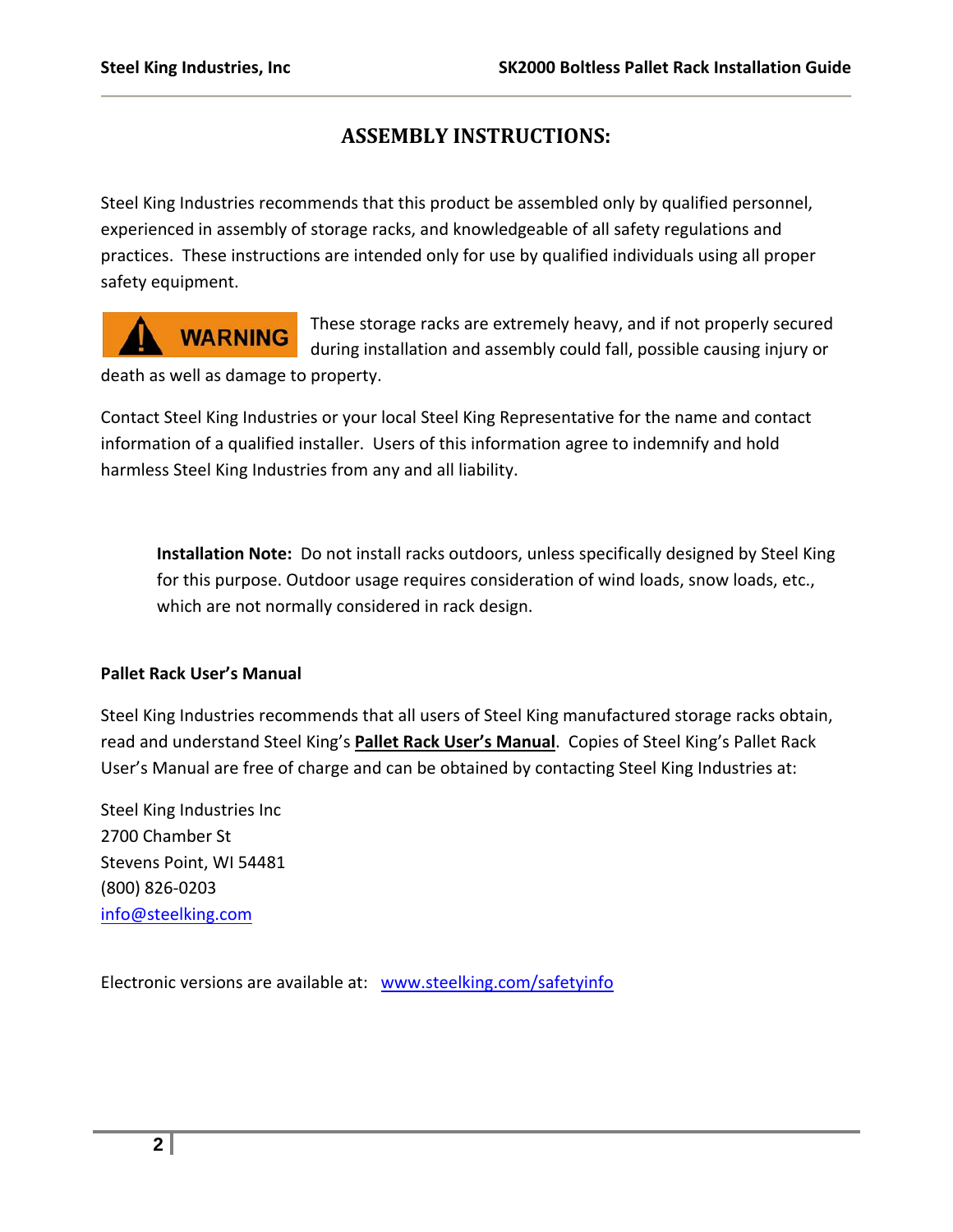#### **Step #1: Check the Material**

- **A.** Check to make certain that all materials have been received. Materials should be checked against the packing lists and Bill of Lading.
- **B.** Notify the shipper immediately of any shortages or product damage.

#### **Step #2: Check the Area:**

- **A.** Clear the area where the rack system is to be located.
- **B.** Check the area for all obstructions, such as lights, heating ducts, pipes, building columns, etc., to insure a clear area for the installation of the storage rack.

#### **Step #3: Lay Out floor:**

**Recommended tools:**

- **Tape Measure**
- **Chalk Line**



**A.** Establish the rack lay out by determining the aisle dimensions and the rack position.



**B.** Snap a chalk line establishing the front edge of the upright bases. The chalk line should run the entire length of the row of rack.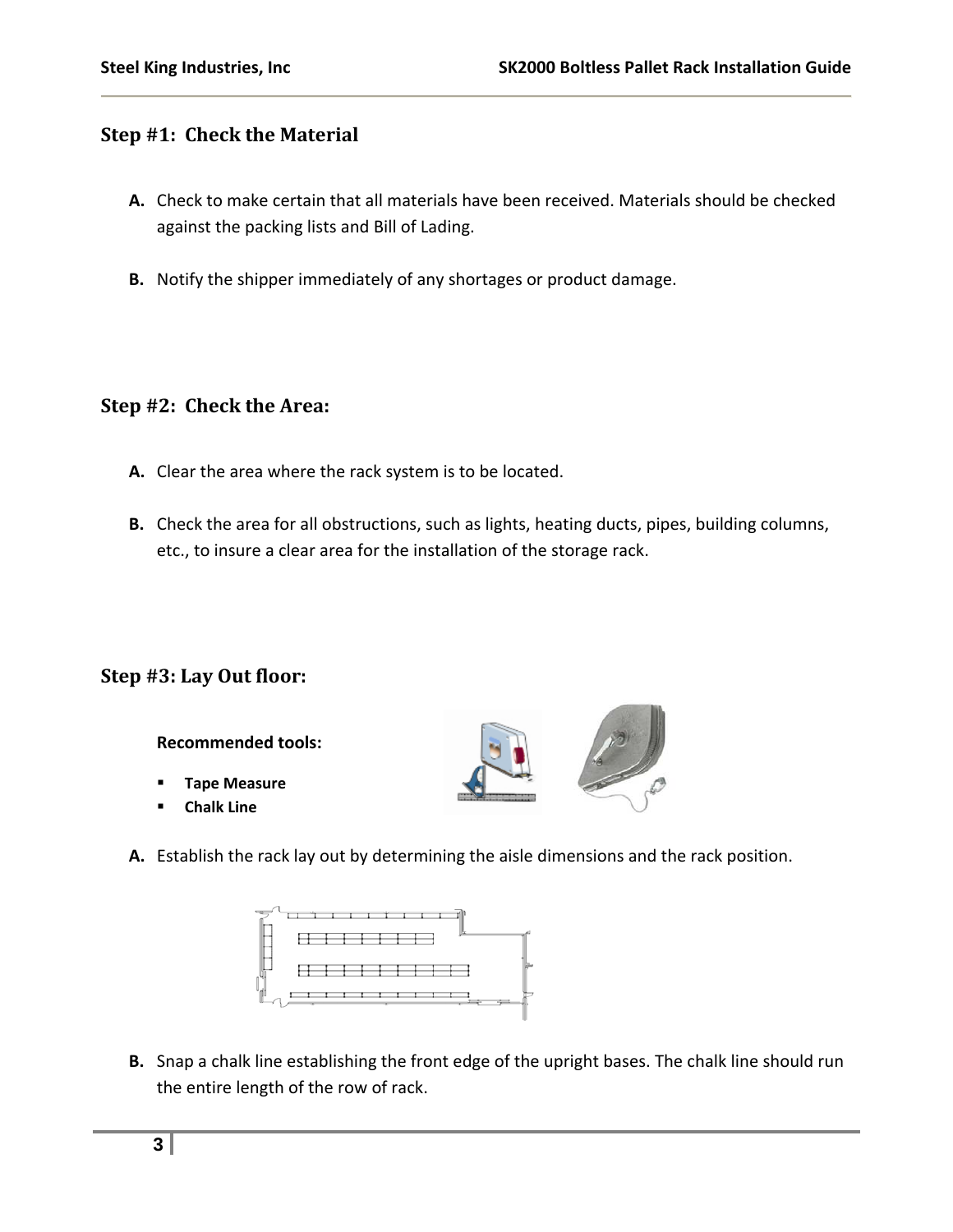#### **Step #4: Assemble First Bay:**

#### **Recommended Tools**

- **Lift truck**
- **A.** Stand up two upright frames and separate by the length of the load beams.
- **B.** Mark the desired height of the first load beam on the face of each upright frame.
- **C.** Place rivets from beam clips into top of tear drop holes (wider part of hole) on face of upright frames. Slide beam downward into tear drop holes until completely seated and **safety clip engages**.

See figure below.



BOLTLESS CONNECTION OF STEP BEAM (SBR) TO ROLLFORM UPRIGHT (RTF)

**D.** Install second beam on the opposite side of upright frames, at the identical height of first beam**.**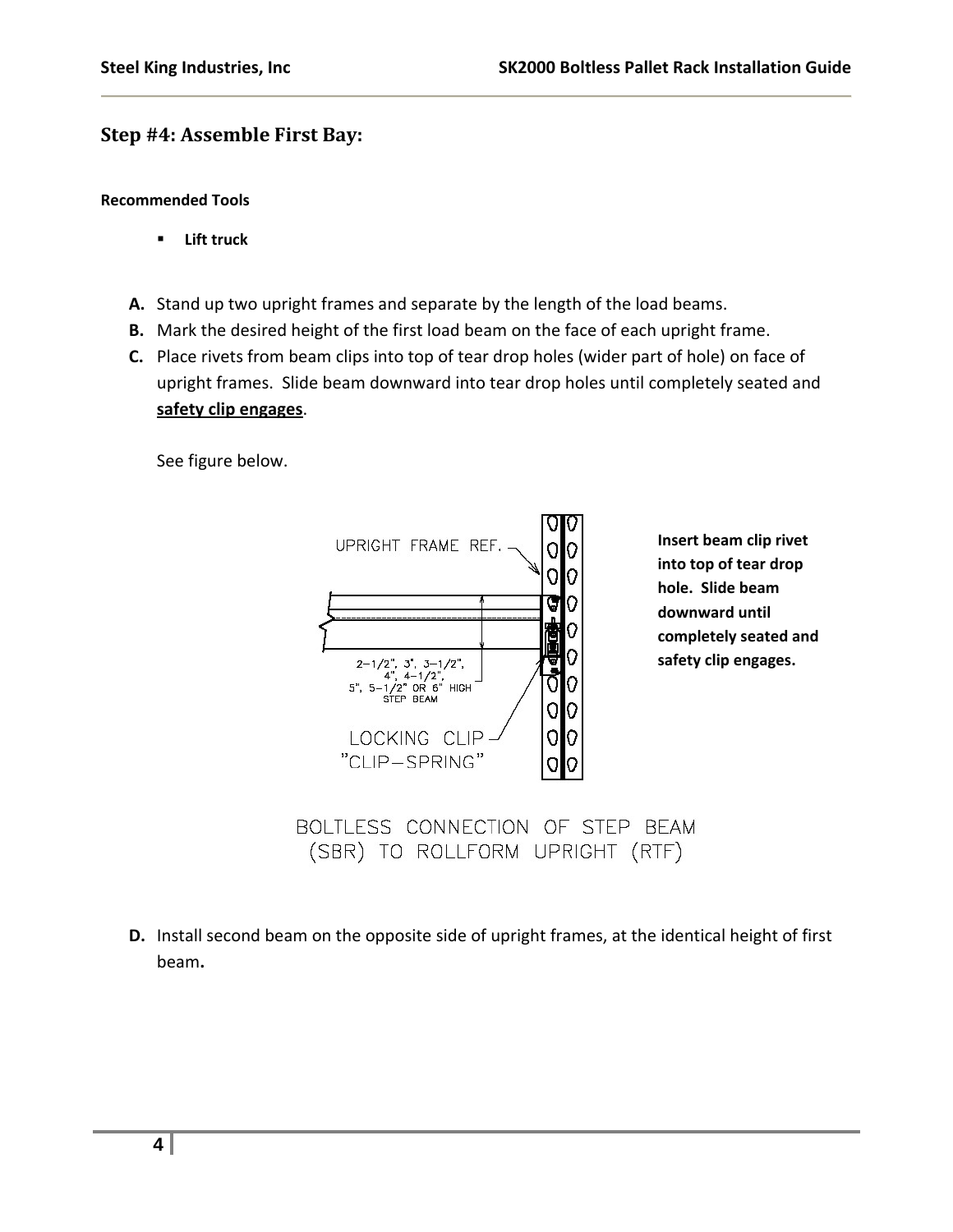#### **Step #4: Assemble First Bay Continued:**

**E.** Move and align bay so that front edge of upright bases is on chalk line.



**F.** Install subsequent beam levels from the lowest level to the highest level.

**Note:** It is recommended that a lift truck be used to stand and position frames.

#### **Step #5: Shim, Plumb, and Anchor:**

#### **Recommended tools:**

- **Level,**
- **Air compressor,**
- **3/4" drive impacts or equivalent**
- **A.** Make sure that the bay is square and plumb before anchoring.

**Plumb Note:** It is very important that the rack structure be installed in a plumb, level, and square condition. Since few floors are perfectly flat, shimming of the racks is frequently required. A four foot long carpenter's level is a good choice for checking level and plumb conditions on storage racks of average proportions. A vertical tolerance of 1/8" in 4 feet (or other as specified on Steel King installation drawings) is generally acceptable.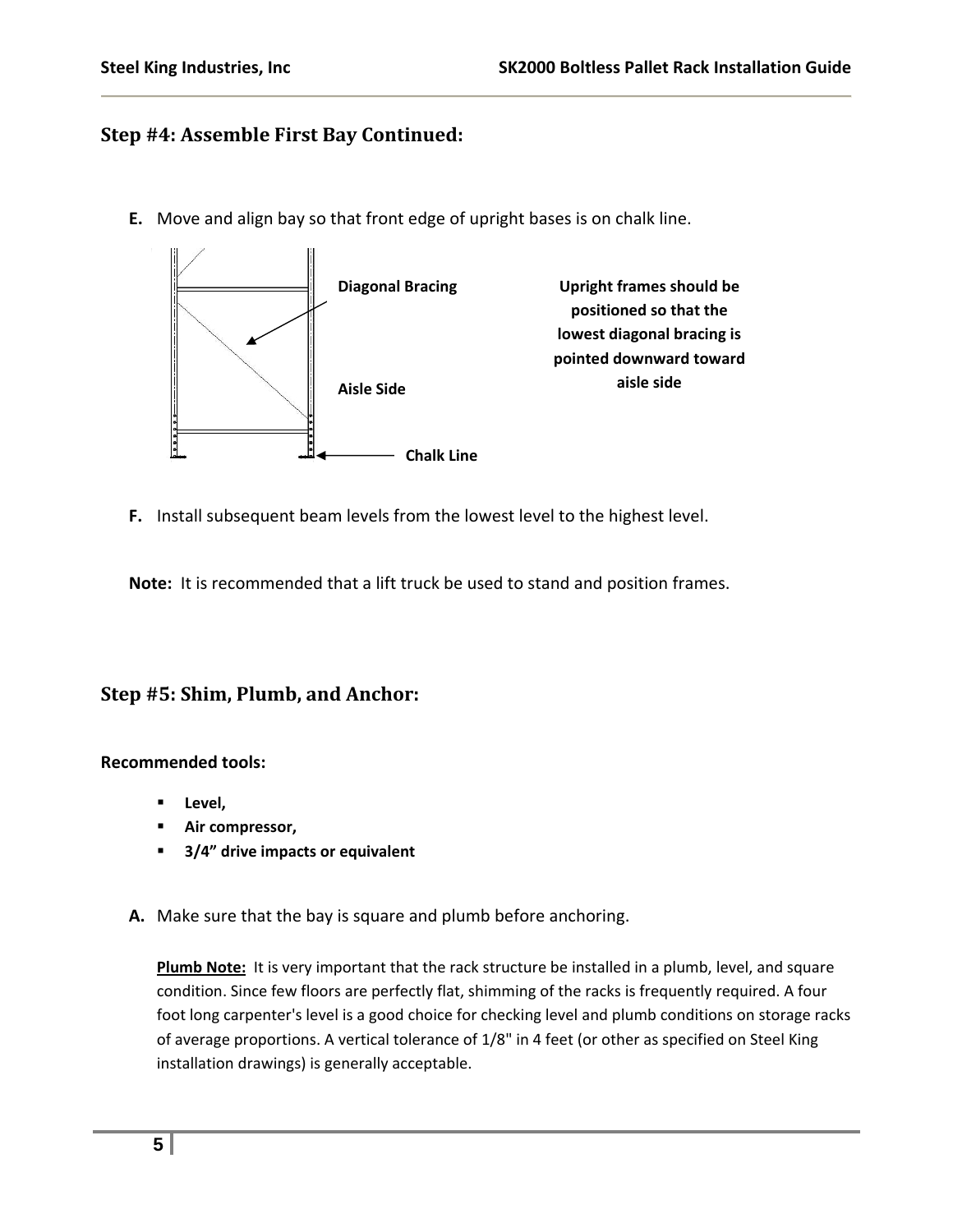#### **Step #5: Shim, Plumb, and Anchor Continued:**

Use shims as required. Shims are available in 1/8" and 1/16" thicknesses.

- X The first bay of each row must be anchored to the floor to insure proper placement of the rack to the floor layout.
- X Each upright frame has 2 footplates, each with 2 anchor holes for floor anchoring. **PLEASE NOTE**: only 1 anchor is required for each footplate. The second hole can be used in case interference is encountered when drilling the floor.

**Non‐Seismic Anchoring Diagrams**



#### FPT3-4,4 BASE PLATE  $3''$  X 4-9/16" - 10 GA<br>
IN A 1-5/8" X 3" UPRIGHT (FPT3-4.4 SHIM IF REQ'D)

#### *1‐ 5/8" x 3" wide Upright Column 3" X 3" wide Upright Column*



FPT3-5.8 BASE PLATE  $3''$  X 5-3/4" - 10 GA<br>
UN A 2-7/8" X 3" UPRIGHT (FPT3-5.8 SHIM IF REQ'D)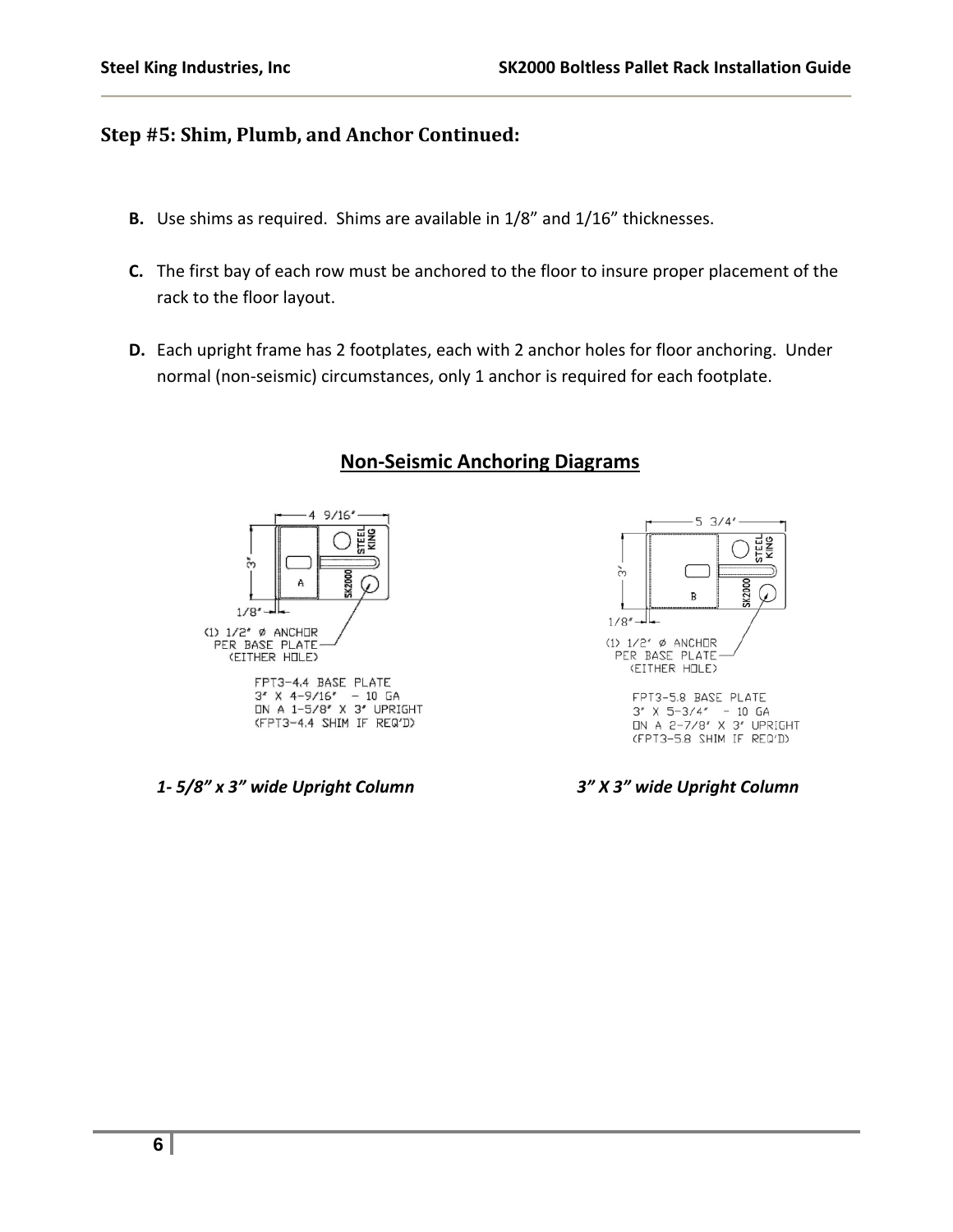#### **Step #5: Shim, Plumb, and Anchor Continued:**

#### **Seismic Anchoring Diagrams**



**3" x 3" wide Upright Column**

**5" x 7" x 3/8" Base Plate or 5" x 7" x ½" Base Plate**

**(2) ½" x 4‐1/2" I.C.C Approved Anchors per Base Plate**

#### **Anchoring Notes:**

- Every column of each rack frame must be anchored to an adequate concrete floor.
- The normal anchor connection is (1) one  $\frac{1}{2}$ " diameter x 3-3/4" concrete expansion anchor per column footpad, or as indicated on the Steel King installation drawings.
- **Seismic uprights, those with 5" x 7" base plates, utilize (2) two ½" diameter x 4 ½" I.C.C. approved concrete expansion anchors per column footpad**.
- Anchor bolts are not included with Steel King rack systems unless specifically detailed on the Bill of Materials.
- Since anchor bolts vary in strength, if you are purchasing your own anchor bolts, contact Steel King or your Steel King Distributor for minimum anchor specifications for your installation.
- Since concrete floors vary greatly in design and load carrying capacity, Steel King cannot guarantee that a particular concrete slab is adequate to support a particular rack installation. The characteristics of the slab should be obtained from the building architect before the racks are specified, so that the rack supplier can design the rack to suit the slab.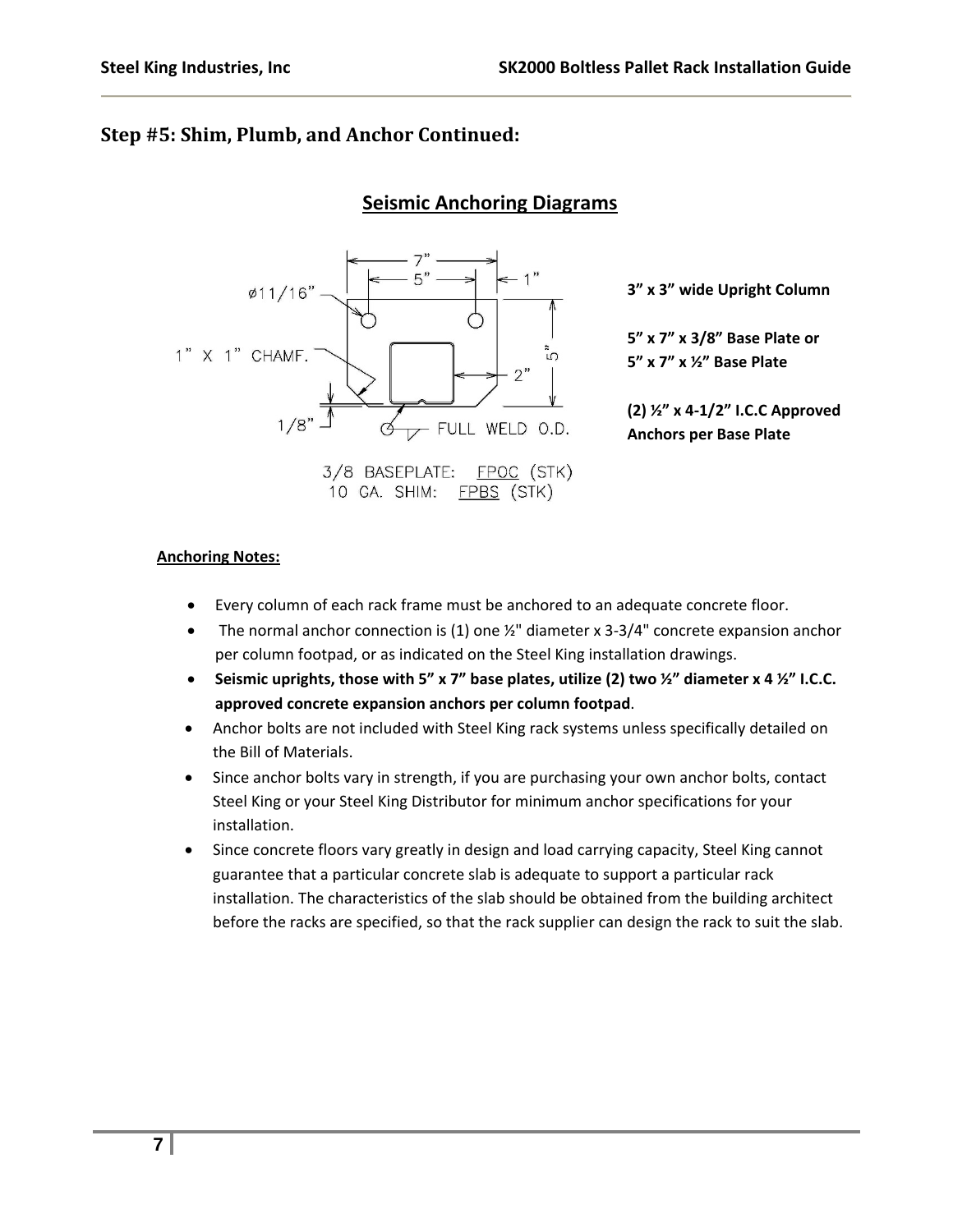#### **Step #6: Install Remaining Bays:**

**A.** Follow the same procedure as Step #4 using common upright frames for each bay.

#### **Step #7: Accessories:**

**A.** When row spacers are required, each component must have (1) ½' diameter x 3 3/4" bolt and ½' nut per connection.

Use a minimum of (2) row spacers up to 120" high, (3) up to 216" high and (4) up to 312" high. Vertical placement of row spacers should be in line with upright column's horizontal bracings.



ROW SPACER (RSR) TO ROLLFORM UPRIGHT (RTF)

.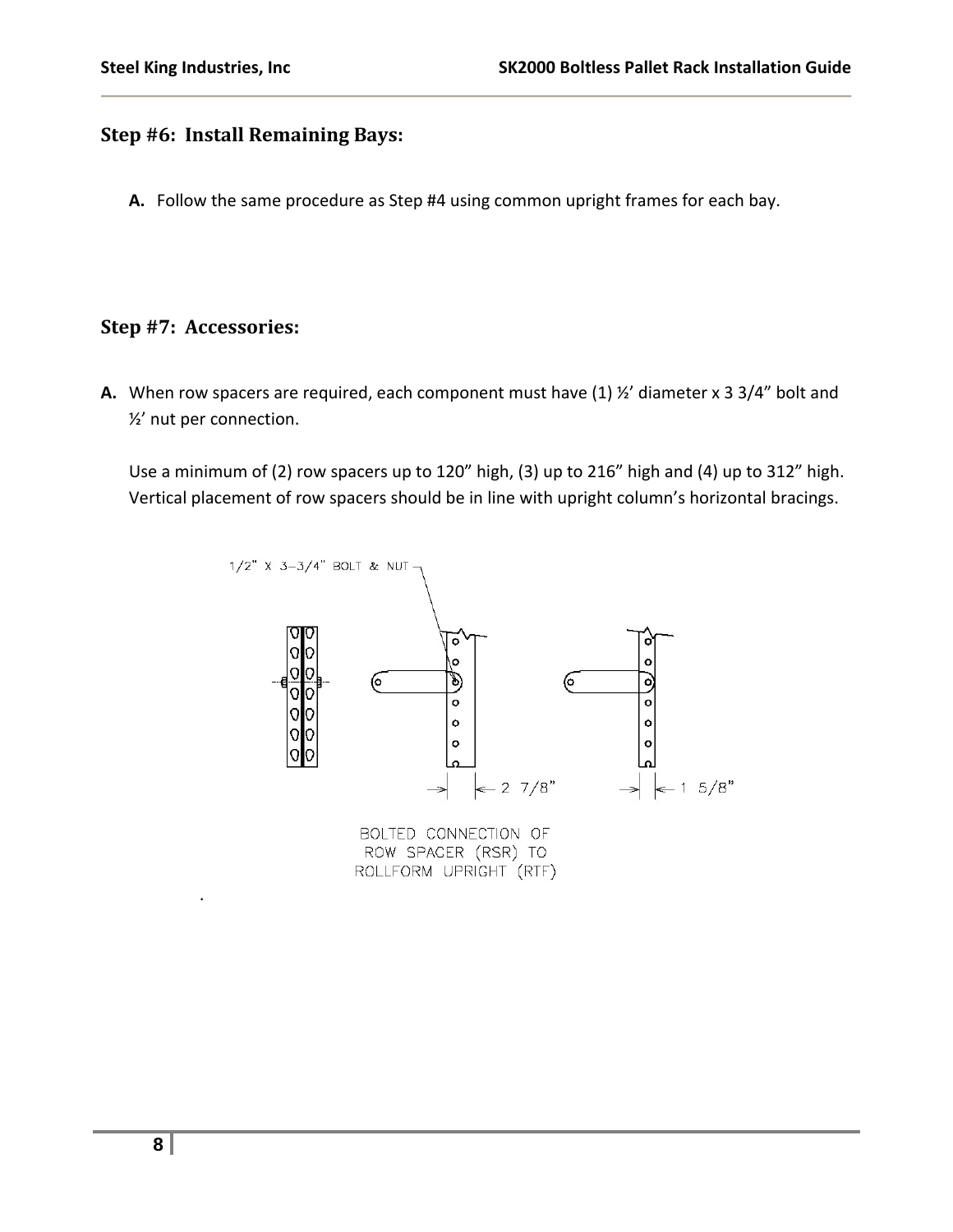#### **Step #7: Accessories Continued:**

**B.** The pallet supports are installed with one tek screw on each end.

#### **Hat Style (PSH part numbers) Pallet Supports**



TEK-SCREWED CONNECTION OF HAT-SHAPED PALLET SUPPORT (PSH) TO STEP BEAM (SBR)

**Waterfall (PSW part numbers) Pallet Supports**



TEK-SCREWED CONNECTION OF WATERFALL PALLET SUPPORT (PSW) TO STEP BEAM (SBR)

**C.** Tighten all accessory nuts and bolts (row spacers) and double check anchor connections to complete the installation process.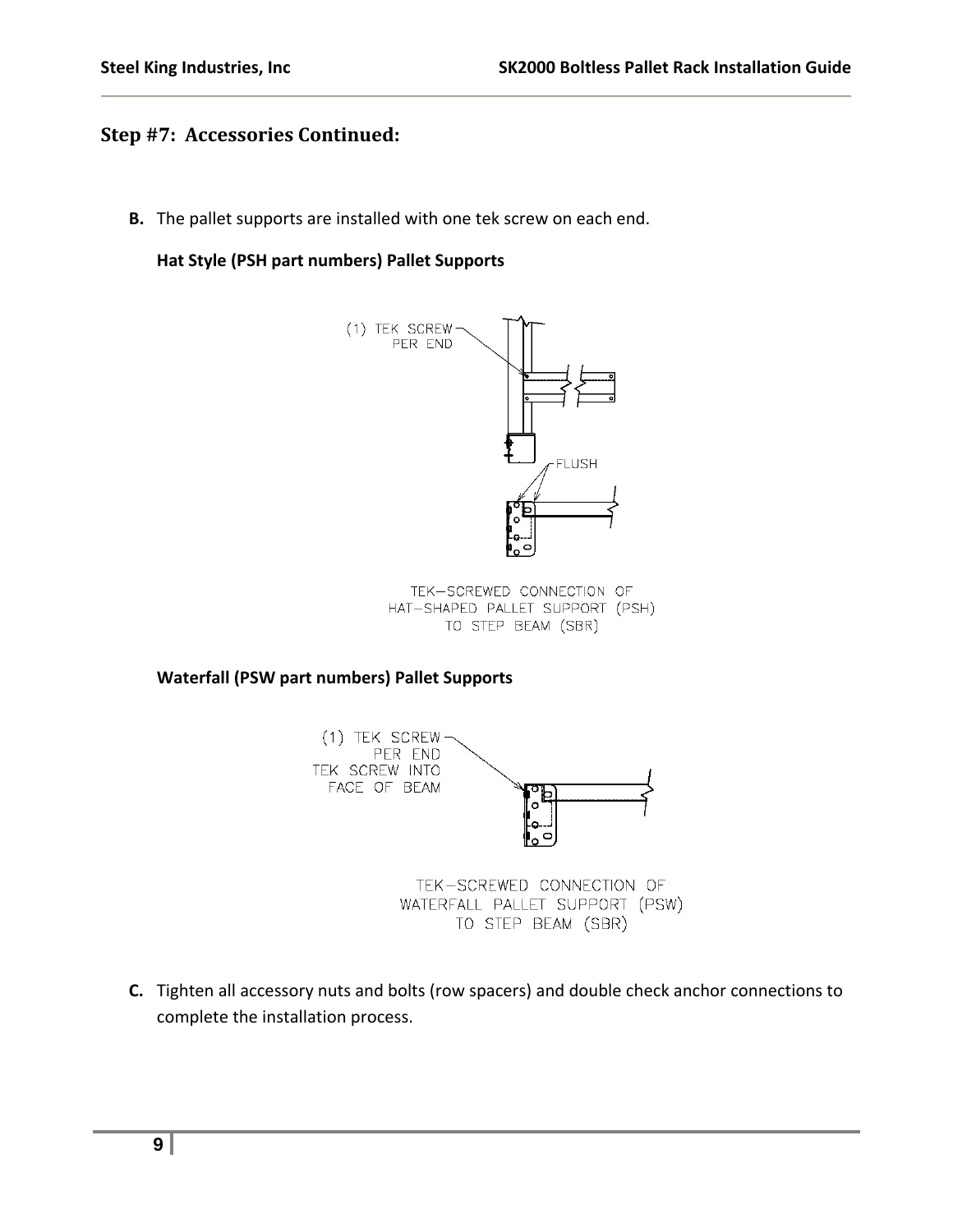**Capacity Plate Note**: Installation of "capacity plates" is strongly recommended. These plates should identify the characteristics for which the rack was designed, such as load size, load weight, and rack configuration. These plates are very useful for communicating safe loading information to both present and future users. Several signs should be prominently located for easy visibility, and be permanently affixed to the rack structure. Appropriate signs can be obtained locally, through industrial mail order catalogs, or from Steel King or your Steel King Distributor.

#### **Step #8: Cleanup:**



**A.** Dispose of all dunnage, strapping and debris. Sweep the floor with a broom if necessary.

#### **Determining Storage Rack Capacity**

To determine the load capacity of your storage rack:

- A. Determine the maximum distances between shelf/beam levels.
- B. Determine the distance from the floor to the first shelf/beam level.
- C. Compare distances computed in Steps A & B; use whichever figure is greater as the Maximum Vertical Beam Spacing in the chart below.

| <b>Steel King Upright Frames</b>         |                           |              |                                                                                                                               |                |
|------------------------------------------|---------------------------|--------------|-------------------------------------------------------------------------------------------------------------------------------|----------------|
|                                          |                           |              | <b>RTFBG-</b>                                                                                                                 | <b>RTFBW-</b>  |
| <b>Upright Frame Post Type</b>           | <b>RTFAG</b>              | <b>RTFBG</b> | <b>SEISMIC</b>                                                                                                                | <b>SEISMIC</b> |
| <b>Post Width</b>                        | 3 Inches                  | 3 Inches     | 3 Inches                                                                                                                      | 3 Inches       |
| <b>Maximum Vertical Beam</b><br>Spacing: | Capacity (pounds)         |              |                                                                                                                               |                |
| 48"                                      | 21,860#                   | 31,420#      |                                                                                                                               |                |
| 54''                                     | 19,440#                   | 28,490#      | Capacity ratings for seismic<br>frames are based on<br>installation location, upright<br>height and vertical beam<br>spacing. |                |
| 60''                                     | 17,050#                   | 25,530#      |                                                                                                                               |                |
| 66"                                      | 14,740#                   | 22,600#      |                                                                                                                               |                |
| 72"                                      | 12,540#                   | 19,770#      |                                                                                                                               |                |
| 78''                                     | 10,700#                   | 17,050#      |                                                                                                                               |                |
| 84"                                      | 9,250#                    | 14,740#      |                                                                                                                               |                |
| 90''                                     | 8,060#                    | 12,870#      | Please consult Steel King.                                                                                                    |                |
| 96''                                     | 7,100#                    | 11,330#      |                                                                                                                               |                |
| Over 96"                                 | <b>Consult Steel King</b> |              |                                                                                                                               |                |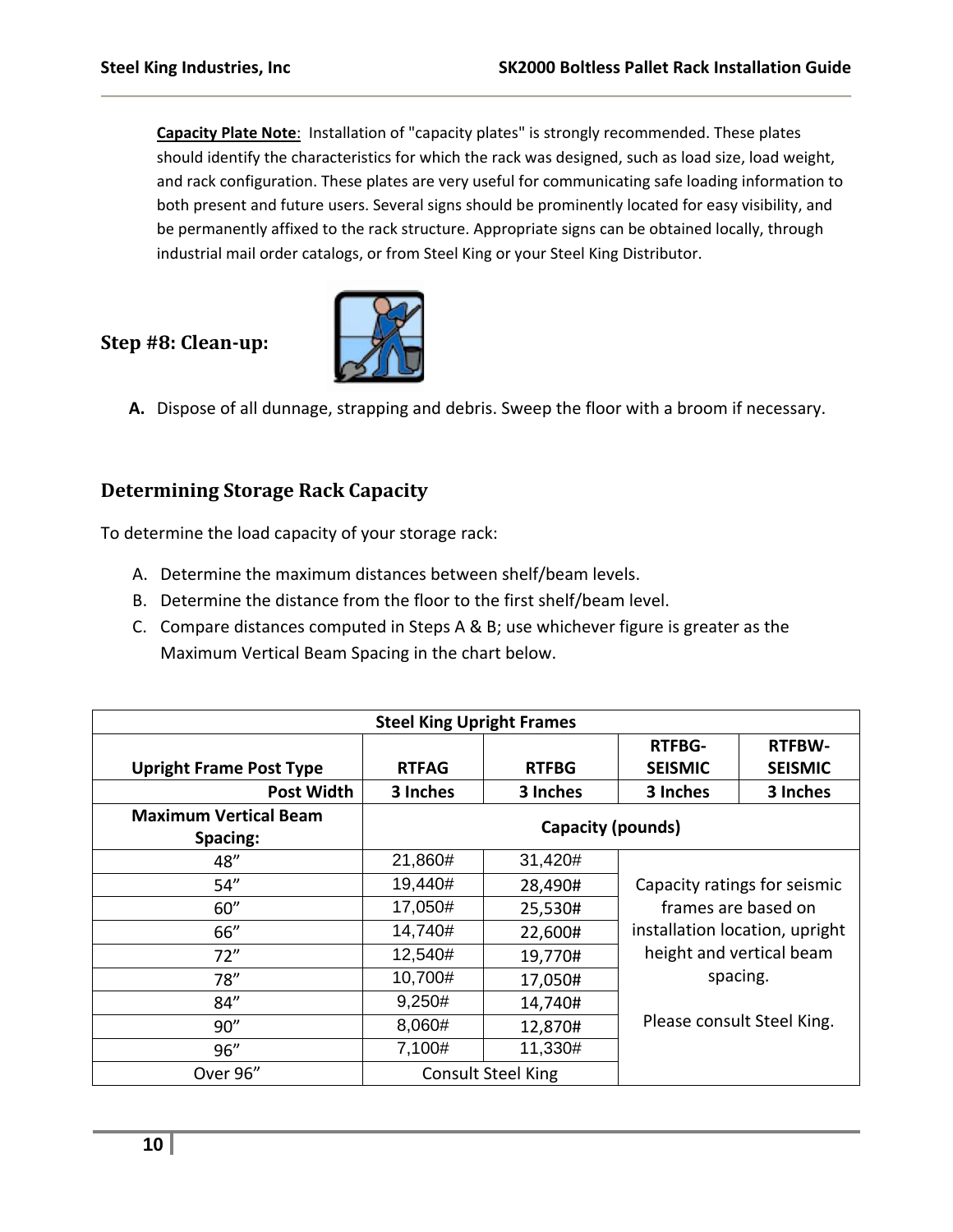#### **Chart Notes:**

- 1) Capacities based upon interior usage.
- 2) Capacities are for selective rack only.

**DANGER** 

- 3) The above capacities do not consider seismic loading.
- 4) Each column/post of each frame MUST be anchored to an adequate concrete floor.
- 5) Capacities based upon installation in a plumb condition.
- **6)** Capacities are total per upright, assuming equal loading on both posts. In essence, the listed capacity is the maximum weight that may be stored within one individual rack bay**. DO NOT double the capacity of each upright frame when calculating a single bay's capacity.**
- 7) Capacities are to be reduced to account for the weight of the rack system; deduct the weight of beams, frames, decking, and accessories.
- 8) Your local Building Inspector may require adherence to a specific code, which may reduce the listed capacity. Verify the applicable code and the capacity rating under that code with Steel King or your Steel King Distributor.

### If any of these conditions do not apply to your application, or if you are unsure if they apply, DO *NOT USE CHART; in those cases, consult Steel King Engineering department for design information.*

Changing the configuration (such as adjusting storage levels) can adversely affect the load carrying capacity and reduce the structural

integrity of the rack system. Before adjusting the rack configuration, contact Steel King or your Steel King Distributor, to verify the safety and structural adequacy of the new configuration.

**Have questions about pallet racks? Answers to Frequently Asked Questions may be found at the following website: www.mhia.org/industrygroups/rmi/faq**

**If you have any further questions, contact your local Steel King Representative for customer assistance or contact Steel King Industries directly at (800) 826‐0203.**